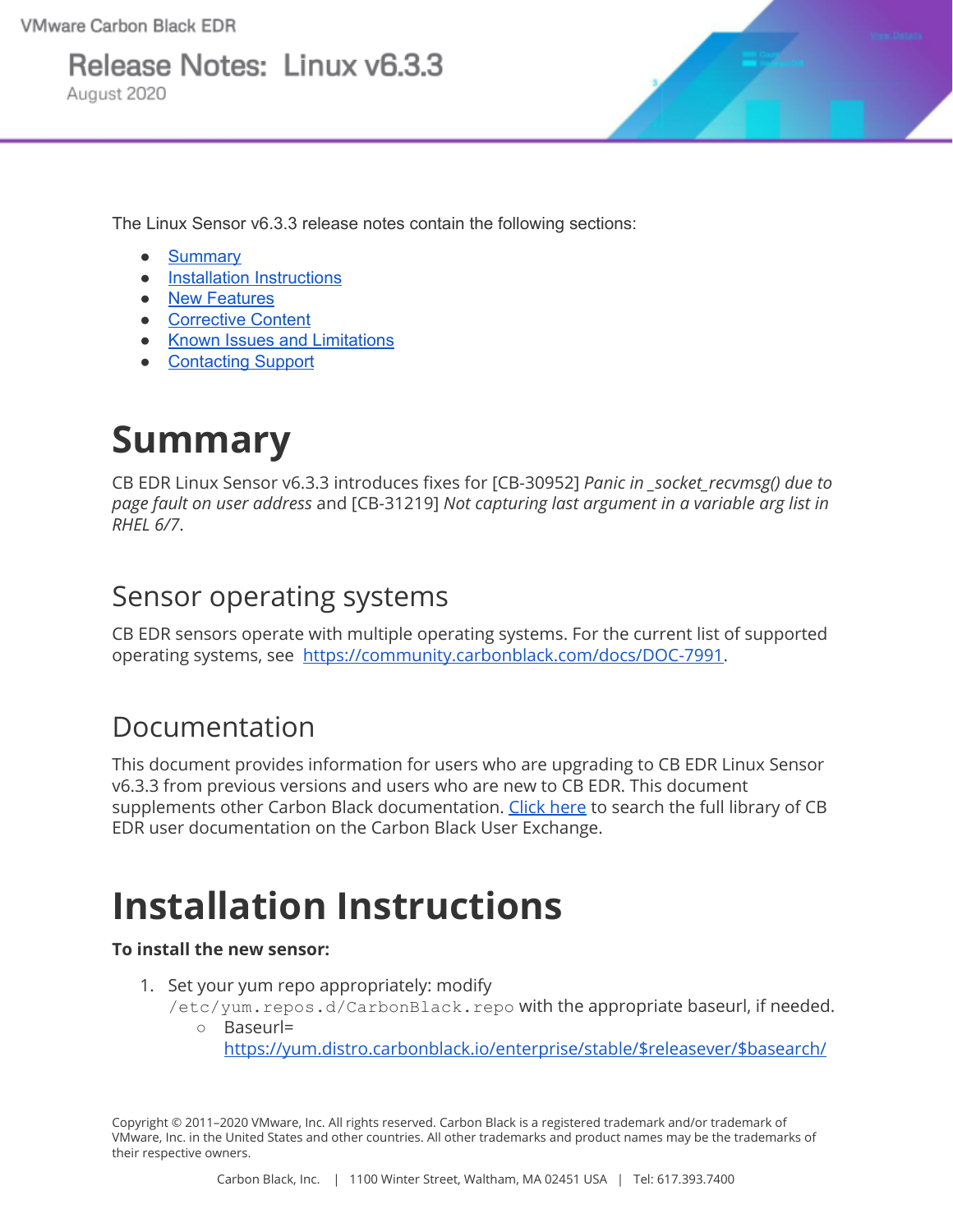- 2. Clear the yum cache.
	- yum clean all
- 3. Download the installer.
	- Substitute the cb-linux-sensor-installer name for *<package>*.
	- The *<package local download directory>* is a directory such as /tmp.
	- Run the following command to download the installer: yum install --downloadonly --downloaddir=*<package local download directory> <package>*
- 4. Change your directory to the *<package local download directory>* from Step 3.
- 5. Run the following command to install the package:
	- rpm -i --force *<package>* (current package to use:
		- *cb-linux-sensor-installer-6.3.3.10007-1.noarch.rpm)*
- 6. Run the following command to make the new installation package available in the server console:
	- *○* /usr/share/cb/cbcheck sensor-builds --update

**Note**: If your groups have **Automatic Update** enabled, the sensors in that group will automatically update.

The new sensor versions should now be available via the console. If the following warning occurs:

```
warning:
/tmp/cb-linux-sensor-installer-6.3.3.10007-1.noarch.rpm: Header
V4 RSA/SHA1 Signature, key ID 6ac57704: NOKEY
```
refer to this Knowledge Base Article: How to provide public key for Linux sensor [package.](https://community.carbonblack.com/t5/Knowledge-Base/Cb-Response-How-to-provide-public-key-for-Linux-sensor-package/ta-p/63465)

For any other issues, contact Carbon Black [Technical](#page-4-0) Support.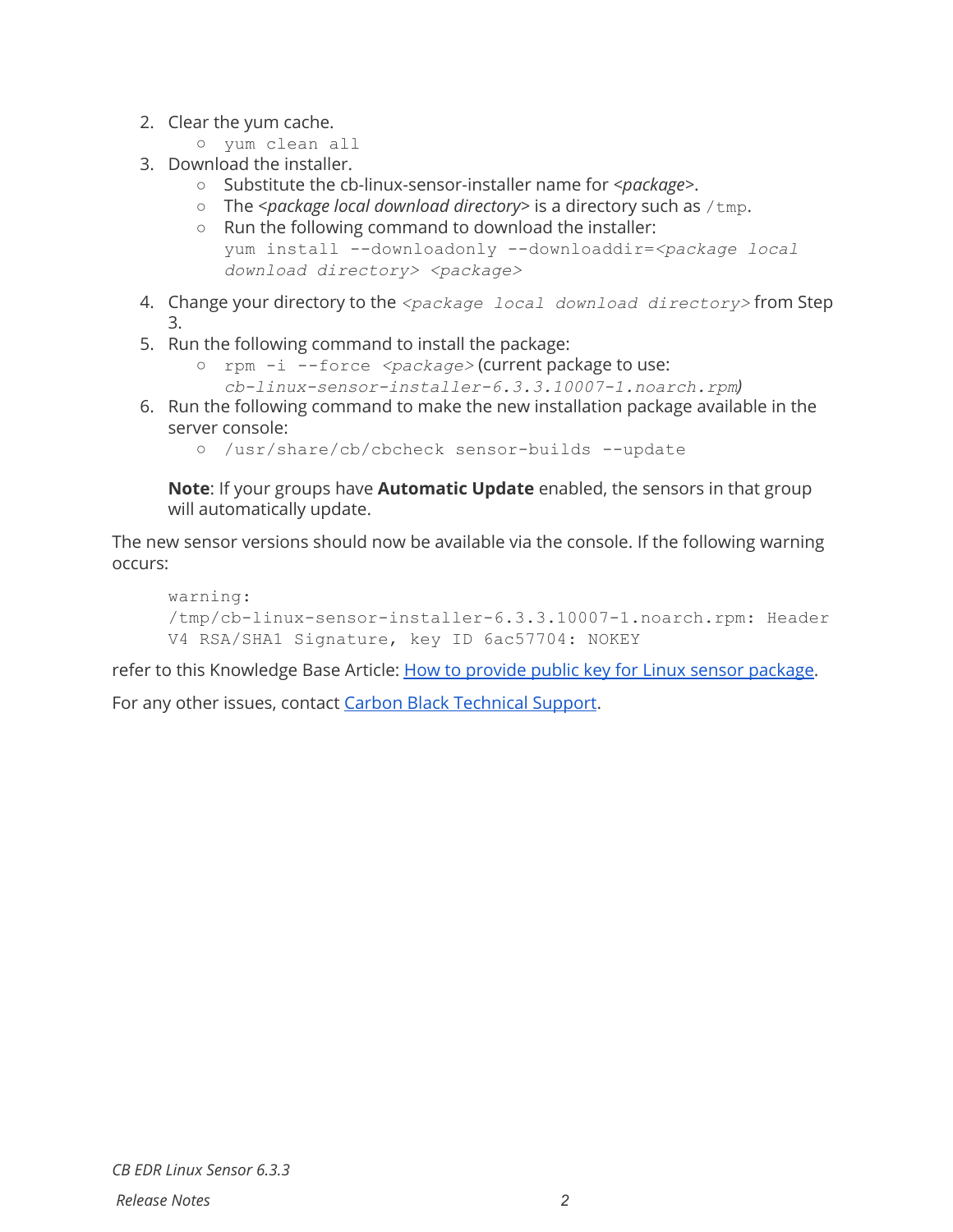## <span id="page-2-0"></span>**New Features**

No new features for this maintenance release.

### <span id="page-2-1"></span>**Corrective Content**

This release provides the following corrective content changes:

- Panic in \_socket\_recvmsg() due to page fault on user address. [CB-30952]
- Not capturing last argument in a variable arg list in RHEL 6/7. [CB-31219]

### <span id="page-2-2"></span>**Known Issues and Limitations**

Known issues associated with this sensor version:

- When swapping certs, the sensor tries to connect to the cert first SAN. if the address name is not the FQDN it won't resolve. [CB-31146]
- Sensor accepts expired certificates in strict mode, but will close connections when using an expired certificate. [CB-30424]
- Proxy setting in sensorsettings.ini will not work with custom TLS certificate. [CB-30175]
- Updating from sensor version v6.1.6 and earlier could result in a system panic if certain other security software (Tripwire, McAfee) is also installed. v6.1.7 introduced a safety mechanism to prevent this panic. This can result in the sensor refusing to update to prevent a panic. An update will occur on the next system reboot. To upgrade without a reboot, review <https://community.carbonblack.com/docs/DOC-15629> [CB-12773] for alternate instructions and further technical analysis of the issue.
- The Oracle UEK is not supported. The RHCK kernel must be installed prior to installing cbsensor on Oracle Linux. [CB-18158]
- This version of the Linux Sensor Installer does not respect specification of a non-default installation directory in cb. conf on the server - the default directory is always used. [CB-17033]
- Memory and CPU usage in the cbdaemon increases as a system becomes busier. Under certain workloads such as a long lived processes with lots of forked children, memory and CPU usage can become excessive. [CB-16064/CB-21648]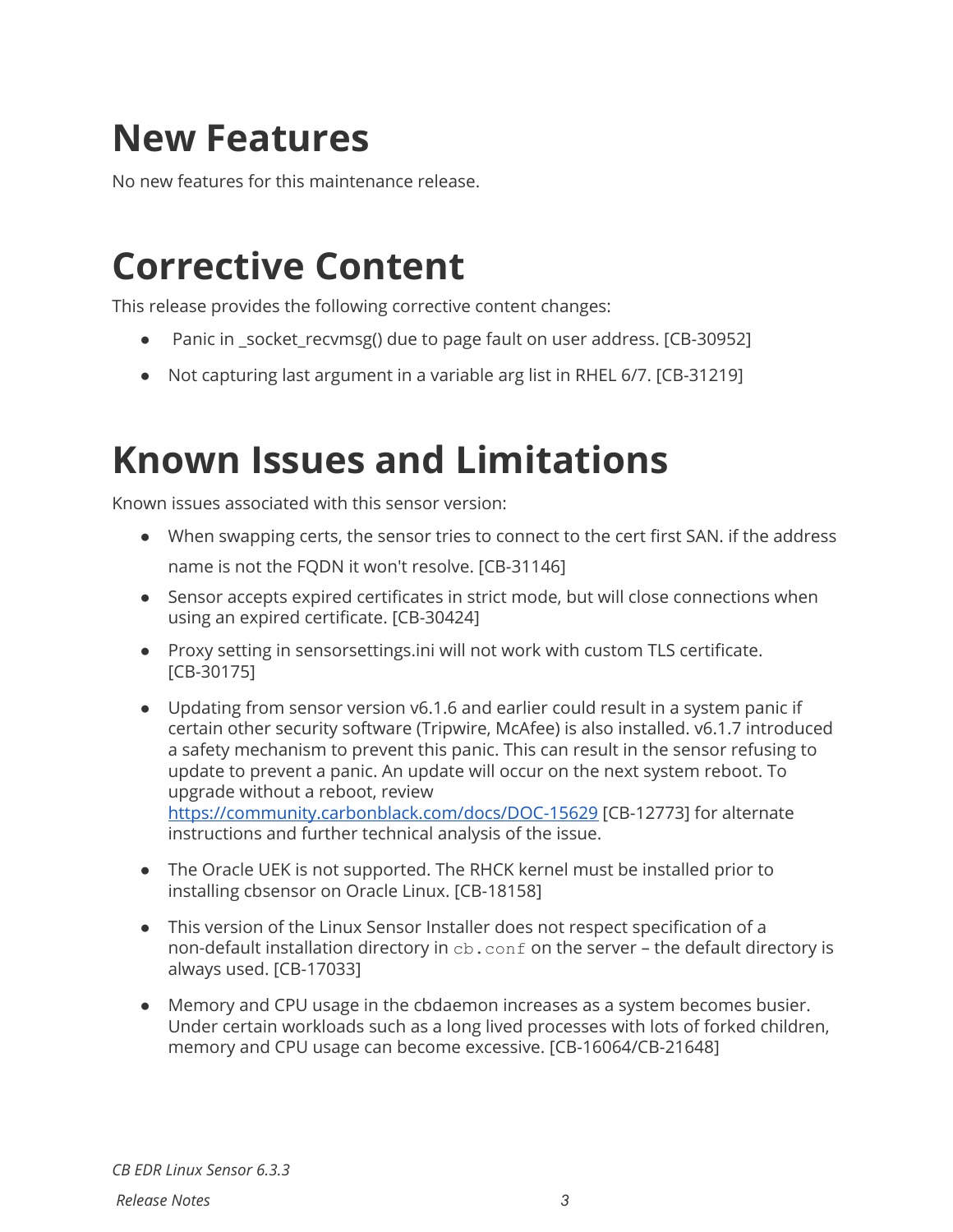- PID reuse on the system can cause new processes to not be suppressed when they should be. [CB-18239/CB-29810]
- On RHEL/CentOS 6.x systems, upgrading sensors older than v5.2.13 and v6.1.3 cause a duplicate sensor to appear in the server console. See <https://community.carbonblack.com/docs/DOC-10841> for a workaround that hides the older sensor from the console. This issue is mitigated in RHEL/CentOS 7.x systems. [CB-19224]
- ICMP traffic is allowed when a sensor is isolated. [CB-6623]
- Unloading the cbsensor module can cause some programs to exit due to an unexpected return from a socket read. [CB-26764]
- The sensor might report an incorrect binary backlog. [CB-26518]